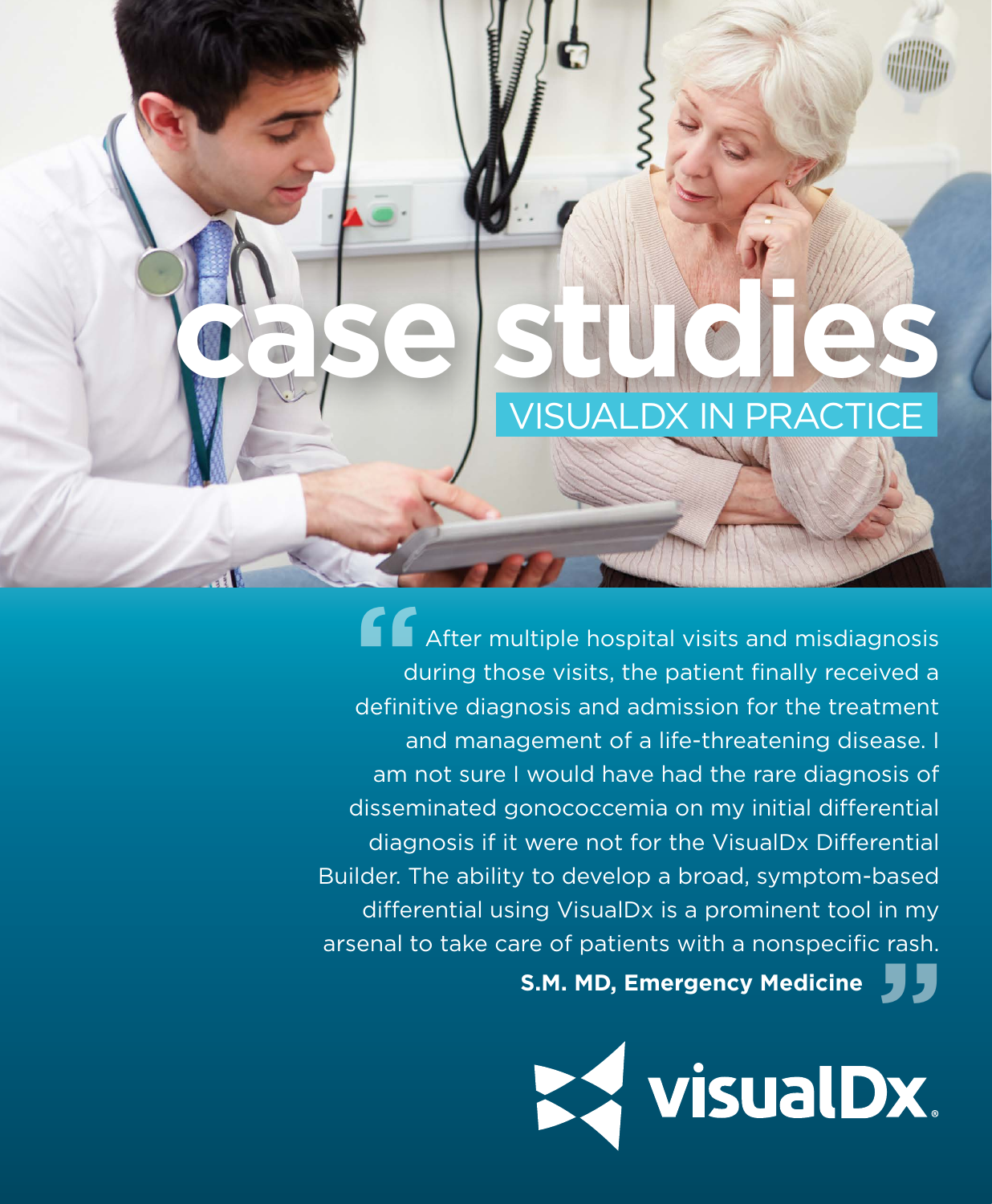

A 15-month-old infant came in on her third day of illness with a fever. She was coughing a little and had diarrhea so I was thinking this was just a garden-variety viral illness. What threw me for a loop was her rash. It was generalized confluent over her hands, feet, groin area, and back. It looked very much like hives, which can happen with just such a viral illness. So I sent her home with antihistamines and close follow up.

The next day she came in again, this time her mom said the rash was worse and her lips were a bit swollen so I threw that in to my differential in VisualDx and, low and behold, Kawasaki's disease came up. I got some lab work and I told the mom to come back the next day. I'm glad she did because it turned out her sclera were now injected and she had a strawberry tongue and that pretty much clinched the diagnosis.

She is now getting her treatment and so far she's doing well. I credit VisualDx for reminding me to think about this rare disorder in a timely manner. Thank you.



# **A.D. MD, Pediatrics**

I am the Medical Director at our family medicine residency. A resident came to me yesterday wanting me to look at a patient's skin lesion. He was only vaguely familiar with VisualDx. I opened up the site on my computer and we walked through the process of gathering a diagnosis. The resident had the diagnosis and a print out of the diagnosis when he went back into the exam room. I accompanied him to confirm the correct diagnosis. Diagnosis of lentigo simplex. Just this simple case was all it took to "sell him" on the value of VisualDx.

#### **S.M. MD, Medical Director, Family Medicine Residency**

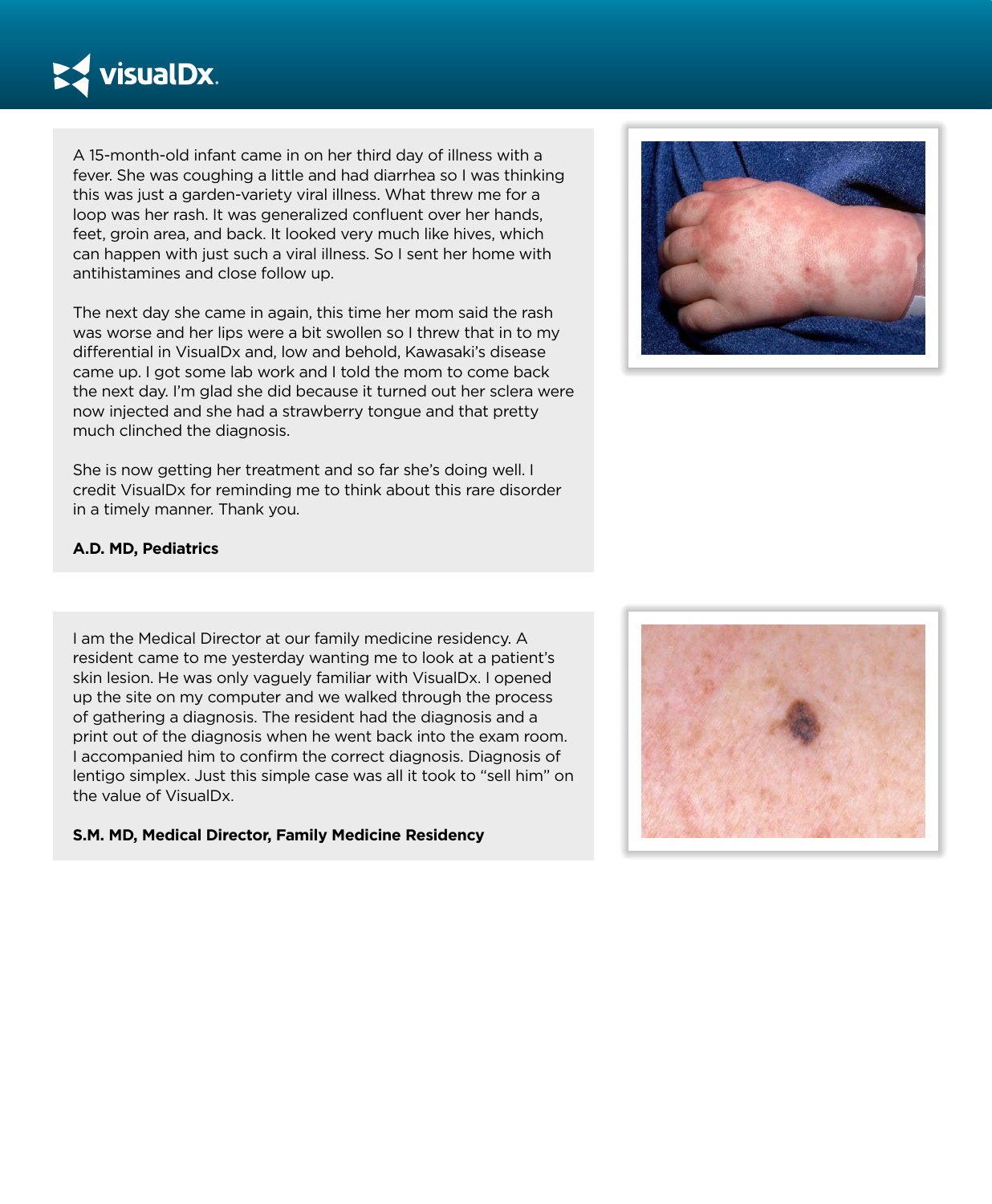

I am an emergency physician working in a major metropolitan city in Southwest Texas. Working a busy regional referral hospital, many Texans from surrounding counties come to us as a last-ditch effort for their ailments. Such was the case when an otherwise healthy 26-year-old female came to me with a chief complaint of a chronic rash.

The young woman had been seen by other healthcare providers at least 3 times prior to arriving to our ED for care. Her complaints each time were a painful disseminated rash that had been present for over 3 weeks. She had previously been diagnosed with an allergic reaction, dermatitis, and herpes zoster, with failure to the prescribed treatment to those respective treatments. With increasing pain and a worsening rash, her frustration was growing.

She presented to us tearful, anxious, and with a fever (100.6°F [38.1°C]) and a rash that was papular and hemorrhagic as well as necrotic, primarily on her extremities. The lesions were painful and appeared to be in different stages of development. The remainder of her exam was benign except for a mild tachycardia of 105. As I do on most rashes that are not clearly urticarial or allergic in nature, I turned to VisualDx to help me develop a differential. Using the VisualDx Differential Builder, I was able to develop an appropriate differential which included the rare diagnosis of disseminated gonococcemia.

After multiple hospital visits and misdiagnosis during those visits, the patient finally received a definitive diagnosis and admission for the treatment and management of a life-threatening disease. I am not sure I would have had the rare diagnosis of disseminated gonococcemia on my initial differential diagnosis if it were not for the VisualDx Differential Builder. The ability to develop a broad, symptom-based differential using VisualDx is a prominent tool in my arsenal to take care of patients with a nonspecific rash.

Besides the online version, I have VisualDx on my iPad and iPhone to share images with patients at the bedside in real time. I use VisualDx on almost every shift, and it remains a powerful tool for my colleagues and me.

#### **S.M. MD, Emergency Medicine**

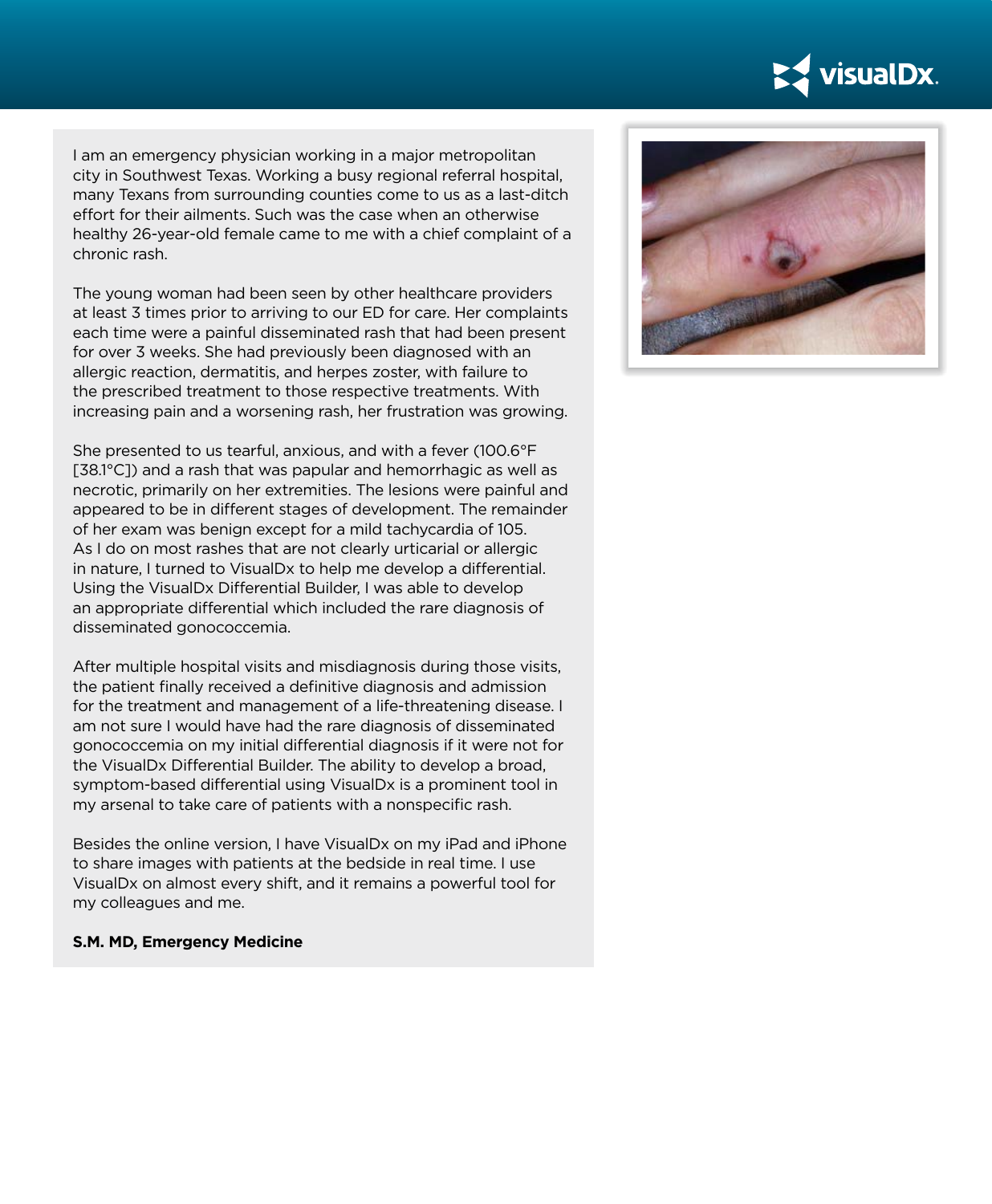

I received a call from a PCP wanting to admit a newborn with a progressive rash on her face. She noted that the parents, being first time parents, were understandably anxious at the idea of their newborn receiving a full septic workup – which was the plan from the pediatrician.

Upon meeting the family, both parents were clearly scared and uneasy with being back in the hospital all too soon. As we discussed the plan, anxiety and tears grew at the thought of blood work, CSF cultures, and IV antibiotics.

As I left the room, I couldn't help but think that I had seen this child's rash before. I quickly opened my VisualDx app and searched for Neonatal Acne. The resultant set of pictures was an exact match. Well I all but ran back into the room with a big smile of relief on my face. Both parents became more distressed at my calm, happy demeanor.

I showed them the pictures. They both asked, "why did you take pictures of our daughter?" I laughed and explained where the pictures had come from...and then more importantly explained that this rash would clear on its own with no necessary interventions. Their smiles that ensued all but made my day. When Pedi Derm saw and also agreed, they left the hospital relieved and excited to have their baby girl back home safe and sound.

## **J.A. MD, Pediatric Hospitalist Fellow**



A 25 year old male with no pmh recently was started on ssri. Pt came in complaining of a rash that developed on his ear and pustules. Pt was concerned that this was perhaps correlated to his new medication use. I reviewed herpes zoster oticus (HZO) photos and despite his young age and the low prevalence of HZO in this patient age group, the pictures clearly confirmed his presentation.

Furthermore he followed up at a local ED as his symptoms progressed over the weekend and the lesions were also diagnosed as HZO. The patient completed treatment but went on to develop Ramsey Hunt. He was referred to a specialist but completely regained sensation and function of the involved nerves.

Prompt diagnosis made when I first evaluated this pt with the accessible, efficient VisualDx app enabled me to quickly diagnose and manage this pt with complete recovery and no residual effects of Ramsay Hunt Syndrome.



**M.K. PA, Family Medicine**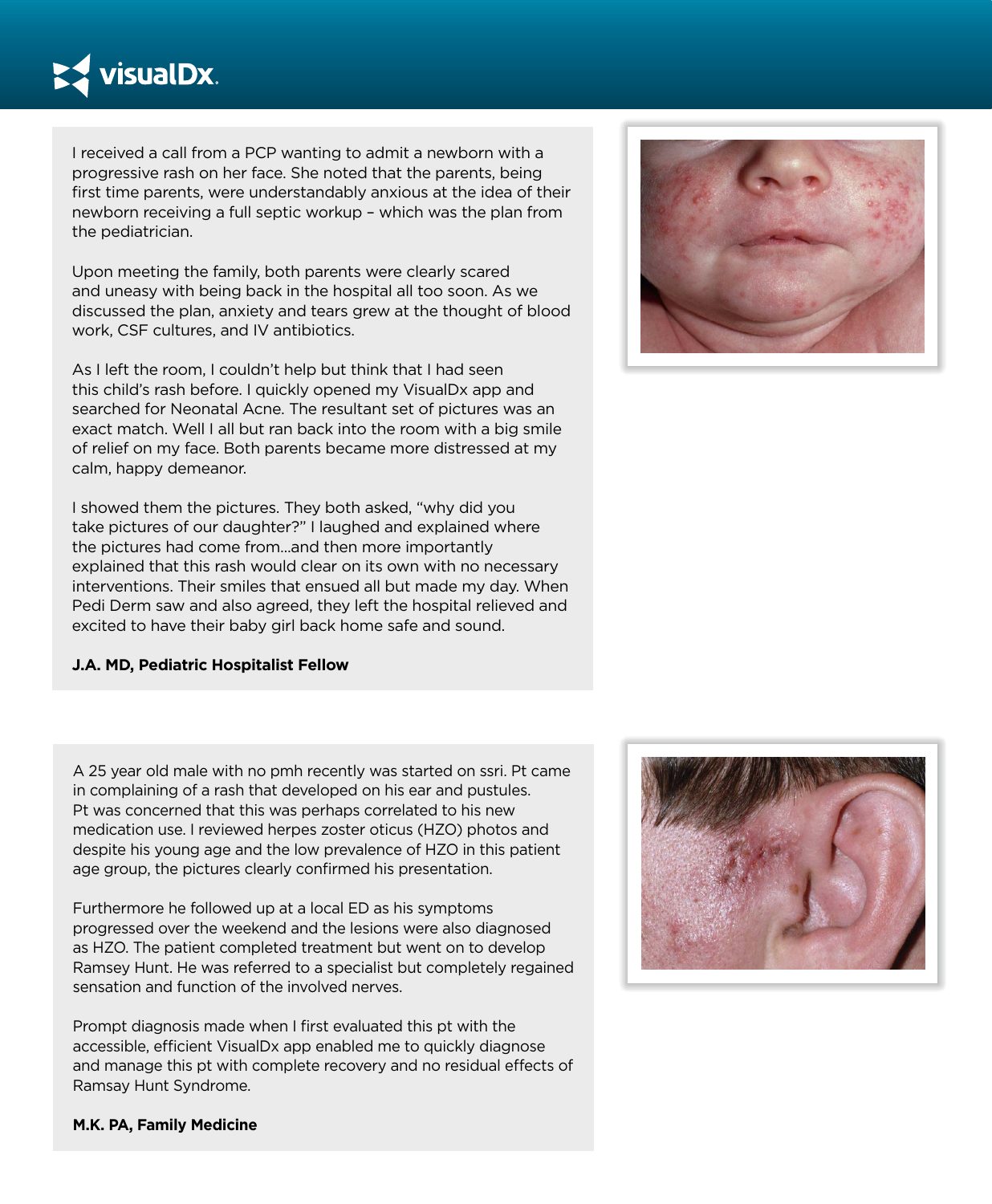

We have a 56-year-old woman who presented for evaluation of a widespread eruption that has been present for over 30 years. Prior medical history was remarkable for diabetes, hypertension, and recent stroke. She denies pruritus, and the eruption is mainly asymptomatic, but progressive. The patient uses only OTC moisturizers to treat the eruption. Over the years, according to the patient, the eruption has not changed significantly and has never cleared. On examination, she has widespread well-defined thin keratotic flat pink-brown plaques involving the neck, trunk and extremities. No lesions are present on the face. Lesions on the dorsal hands appear more pink, scaly and confluent. There is no involvement of the nails or mucosal surfaces.

We were unsure about this rash, so decided to use the "Differential Builder" in the VisualDx app on the iPad. We chose "Adult Rash," "Scaly Papule/Plaque," as visual findings, and "Trunk, Hand or Fingers, and Arm" as body locations and started looking through the images. We came across pictures of "Epidermodysplasia Verruciformis", which looked very similar to our patient, so considered this on our differential diagnosis. A 4 mm punch biopsy was performed on the right lateral abdomen. Pathology showed acanthosis, papillomatosis and hyperkeratosis, with a moderate perivascular lymphocytic inflammatory infiltrate and mild koilocytosis, consistent with epidermodysplasia verruciformis.

Thanks to VisualDx, we started to consider this disease as a possibility for our patient, which was then confirmed by biopsy.

## **M.B. MD, Dermatology**

I saw a patient referred to me to remove a basal cell carcinoma of his finger. Using VisualDx I came to the conclusion that he had a Milker's nodule on his finger as he was raising a calf that needed extra feeds and medicine and the calf was licking his fingers. I was convinced that it was a parapox virus infection and that it would resolve by itself after 6 weeks. It did. Patient was very impressed.

## **E.E. MD, Internal Medicine**